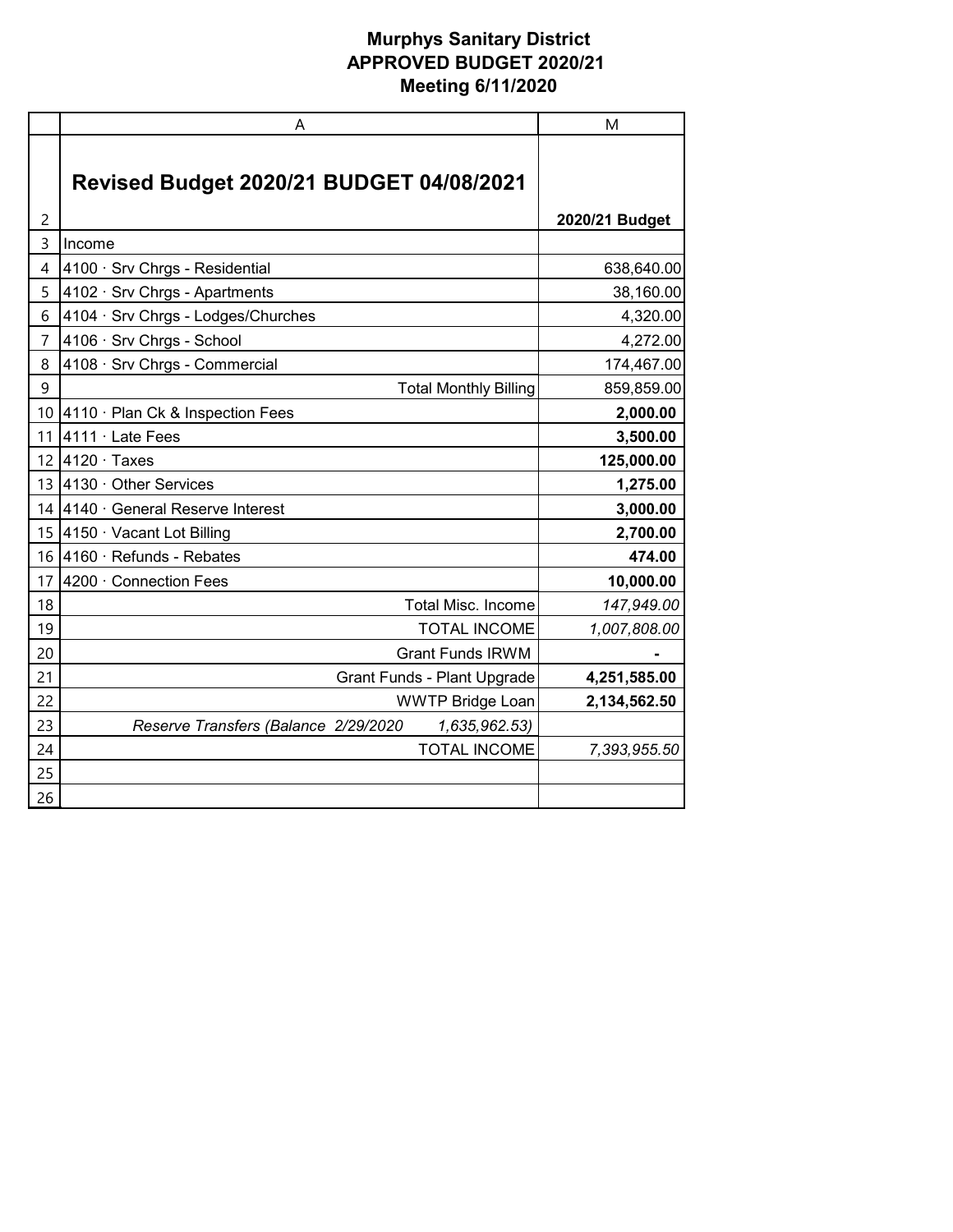|    | A                                               | M              |
|----|-------------------------------------------------|----------------|
|    | <b>Revised Budget 2020/21 BUDGET 04/08/2021</b> |                |
| 2  |                                                 | 2020/21 Budget |
| 27 | Wages                                           |                |
| 28 | 5001.00 · Wages - Operations                    | 188,759.00     |
| 29 | 5001.50 · Wages - Administration                | 126,442.00     |
| 31 | 5002.00 Overtime - Operations                   | 8,000.00       |
| 32 | 5002.50 Overtime - Office                       | 500.00         |
| 33 | 5005.00 · On-Call Comp - Operations             | 5,200.00       |
| 34 | <b>Total Wages</b>                              | 328,901.00     |
| 35 | Employee Benefits                               |                |
| 36 | 5010.00 · Health Insurance - Operations         | 70,000.00      |
| 37 | 5010.50 · Health Insurance Administration       | 26,400.00      |
| 38 | 5015.00 Accrued Vacation - Operations           | 3,630.00       |
| 39 | 5015.50 Accrued Vacation - Administration       | 1,672.00       |
| 40 | 5020.10 · CalPERS Retirement - Catch up (UAL)   | 17,032.00      |
| 41 | 5020.00 · CalPERS Retirement - Operations       | 15,401.00      |
| 42 | 5020.50 · CalPERS Retirement - Admin            | 9,882.00       |
| 43 | <b>Total Employee Benefits</b>                  | 144,017.00     |
| 44 |                                                 | 472,918.00     |
| 45 | <b>PR Taxes</b>                                 |                |
| 46 | 5030.50 · FICA-Medicare                         | 31,472.00      |
| 47 | 5050.00 · State EDD - Operations                |                |
| 48 | 5050.50 · State EDD - Administration            |                |
| 49 | <b>Total PR Taxes</b>                           | 31,472.00      |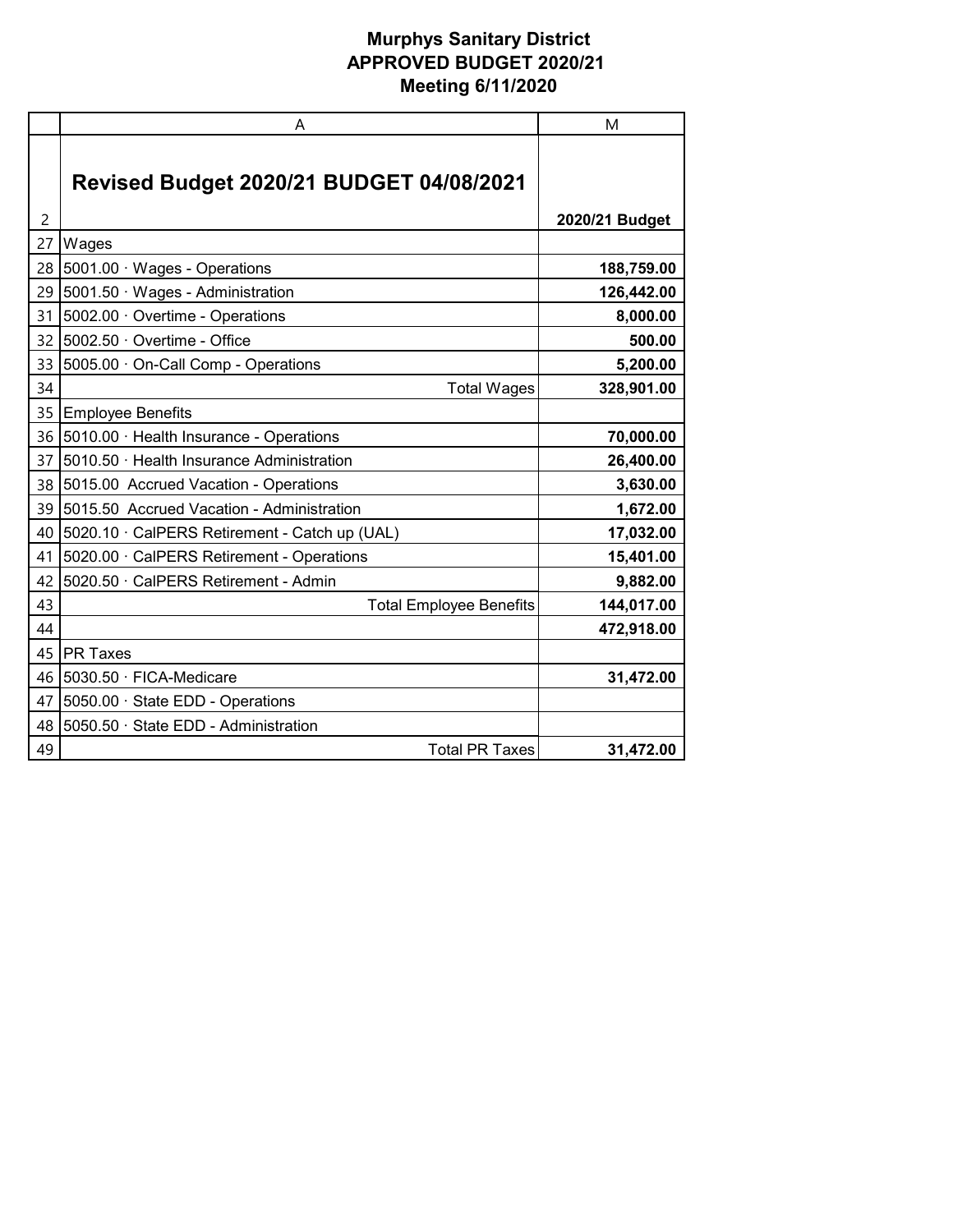|    | Α                                               | M              |
|----|-------------------------------------------------|----------------|
|    | <b>Revised Budget 2020/21 BUDGET 04/08/2021</b> |                |
| 2  |                                                 | 2020/21 Budget |
| 50 | <b>Workers' Compensation</b>                    |                |
| 51 | 5040.00 · Workers' Comp - Operation             | 27,356.00      |
| 52 | 5040.50 · Workers' Comp - Administration        | 1,000.00       |
| 53 | <b>Total Workman's Comp</b>                     | 28,356.00      |
| 54 | <b>TOTAL EMPLOYEE</b>                           | 532,746.00     |
| 55 | <b>OPERATIONS - Maint &amp; Repairs - Other</b> |                |
| 56 | 6001.10 · R&M - Collection                      | 3,000.00       |
| 57 | 6001.20 · R&M - Treatment                       | 3,000.00       |
| 58 | 6002.40 · R&M - Truck                           | 4,000.00       |
| 59 | 6003.40 · R&M - Tractor                         | 1,000.00       |
| 60 | 6004.40 · R&M -Trailer pump                     | 500.00         |
| 61 | 6005.40 · R&M - Hydro Equipment                 | 1,000.00       |
| 62 | 6006.40 · R&M - Sml Tools & Equipment           | 1,000.00       |
| 63 | Total Maint & Repairs - Other                   | 13,500.00      |
| 64 | <b>OPERATIONS - Supplies</b>                    |                |
| 66 | 6010.00 · Equipment Rental                      | 350.00         |
| 67 | $6011.00 \cdot$ Gas-Oil-Fuel                    | 11,000.00      |
| 69 | 6012.10 · Supplies - Collection                 | 1,500.00       |
| 71 | 6012.20 · Supplies - Treatment                  | 35,000.00      |
| 72 | 6013.00 · Safety Supplies -                     | 1,000.00       |
| 74 | 6014.00 CIP Equipment Replacement               | 12,300.00      |
| 75 | 6015.00 · Uniforms                              | 3,000.00       |
| 76 | <b>Total Supplies</b>                           | 64,150.00      |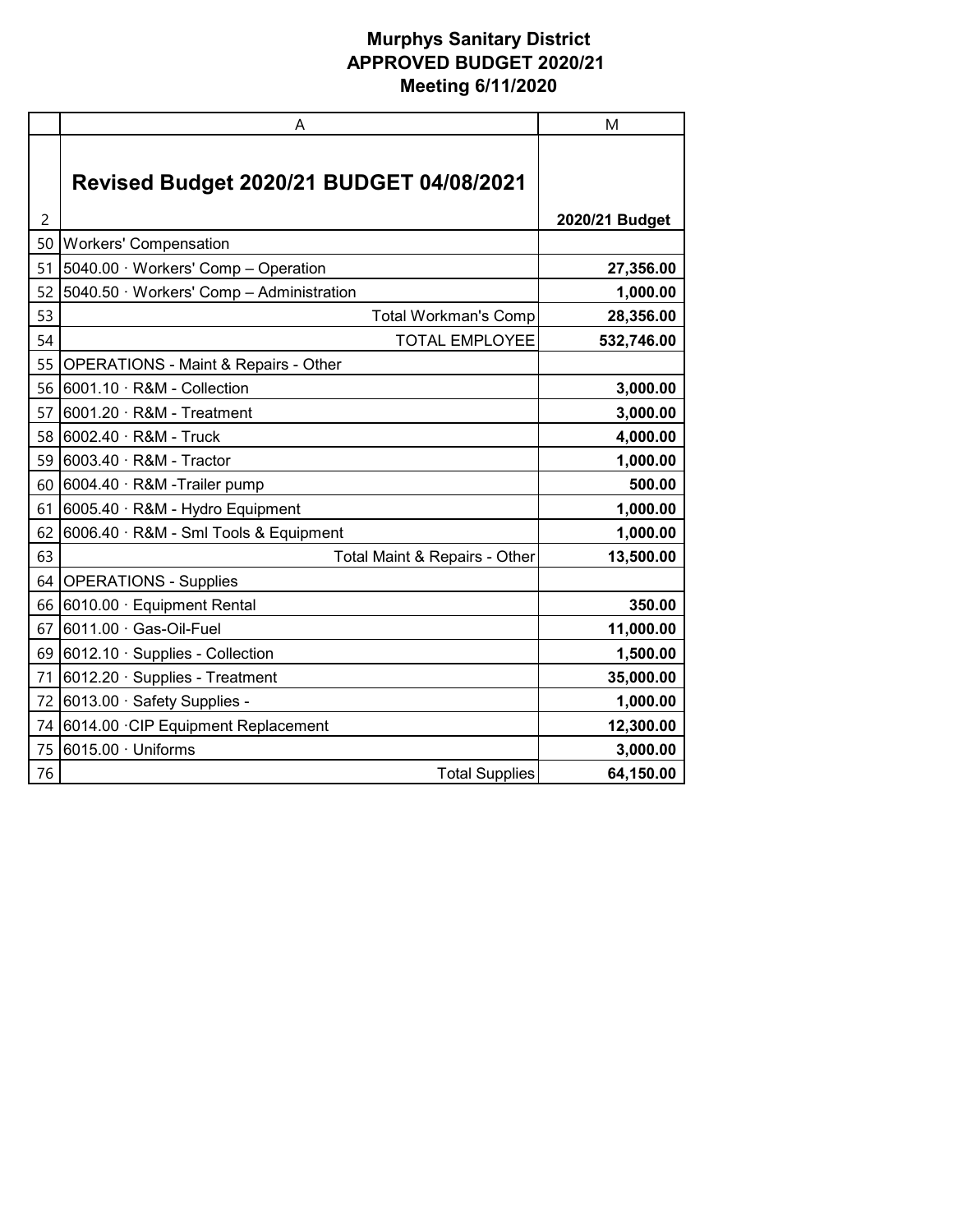|     | A                                                     | M              |
|-----|-------------------------------------------------------|----------------|
|     | <b>Revised Budget 2020/21 BUDGET 04/08/2021</b>       |                |
| 2   |                                                       | 2020/21 Budget |
| 77  | <b>OPERATIONS - Utilities</b>                         |                |
| 78  | 6021.10 · Electric - Water                            | 11,000.00      |
| 79  | <b>1</b> 6021.20 · Electric - Water                   | 22,000.00      |
| 80  | 6022.00 · Telephone - Cell - Internet                 | 8,000.00       |
| 81  | <b>Total Utilities</b>                                | 41,000.00      |
| 82  | <b>OPERATIONS - Other</b>                             |                |
| 83  | 6031.20 · Education Operations                        | 3,000.00       |
| 84  | $6032.20 \cdot$ Research - Monitoring                 | 24,000.00      |
| 85  | 6033.00 Answering Service                             | 2,300.00       |
| 86  | 6034.00 · Alarm\Security                              | 5,500.00       |
| 87  | 6036.20 · Bio solids Management                       |                |
| 88  | <b>Total Other</b>                                    | 34,800.00      |
| 89  | <b>ADMINISTRATION - Rents - Leases</b>                |                |
| 90  | 7050.10 · Rents & Leases - Collection                 | 720.00         |
| 91  | 7050.50 · Rents & Leases                              | 7,800.00       |
| 92  | <b>Total Rents - Leases</b>                           | 8,520.00       |
|     | 93 ADMINISTRATIVE - Supplies                          |                |
| 94  | 7011.00 Office Supplies - Operations                  | 1,700.00       |
| 95  | 7011.50 · Office Supplies - Admin                     | 5,000.00       |
| 96  | 7012.50 · Postage                                     | 3,000.00       |
| 97  | 7013.50 · Printing - Customer Outreach                | 200.00         |
| 98  | 7014.00 · Publications - Operations                   | 200.00         |
| 99  | 7015.50 · Office Equipment - Data Management Software | 15,000.00      |
| 100 | <b>Total Supplies</b>                                 | 25,100.00      |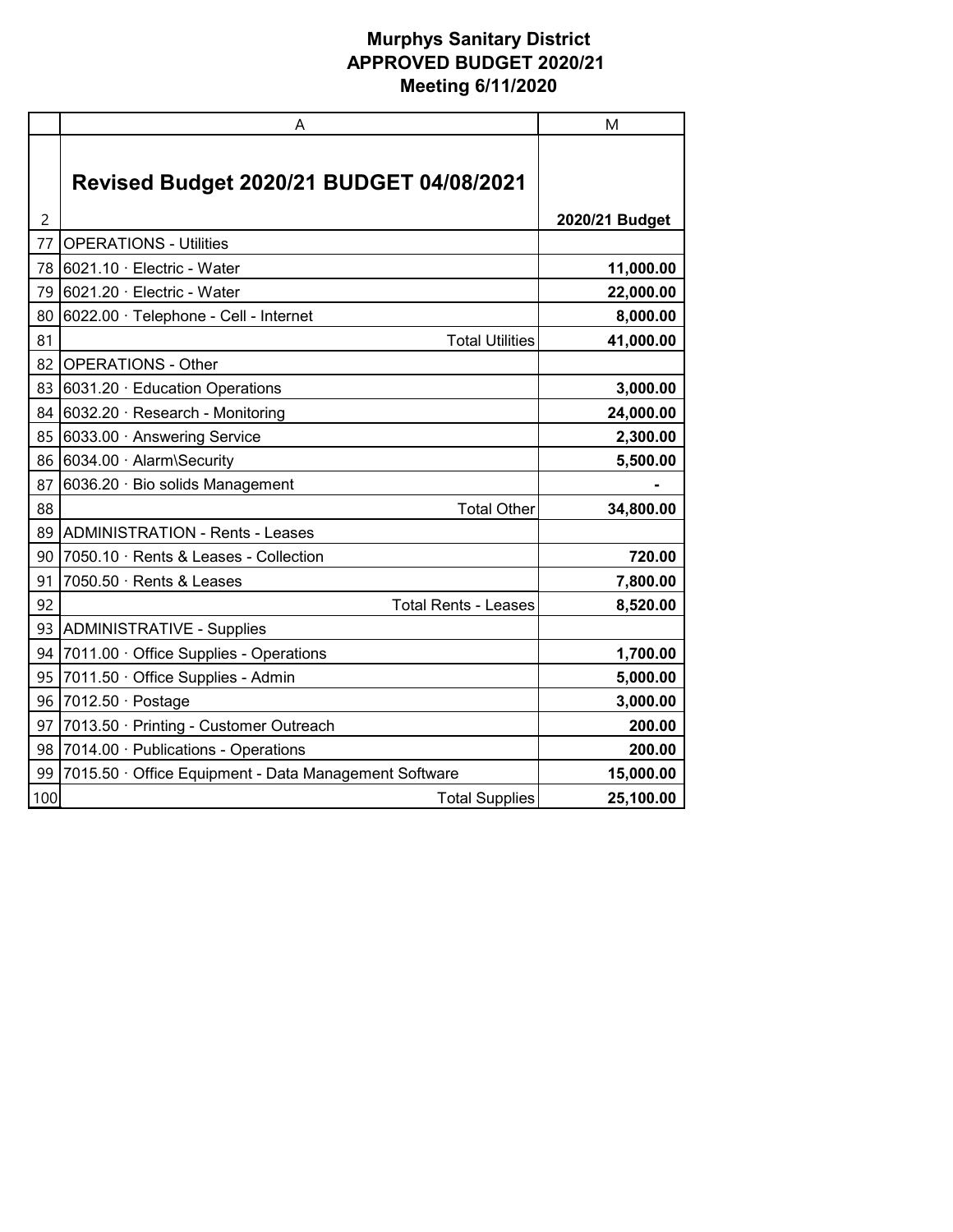|                | A                                               | M              |
|----------------|-------------------------------------------------|----------------|
|                | <b>Revised Budget 2020/21 BUDGET 04/08/2021</b> |                |
| $\overline{c}$ |                                                 | 2020/21 Budget |
| 101            | <b>ADMINISTRATIVE - Utilities</b>               |                |
|                | 102 7021.50 · Electric - Water                  | 1,700.00       |
|                | 103 7022.50 · Telephone-Internet Access         | 3,240.00       |
| 104            | <b>Total Utilities</b>                          | 4,940.00       |
|                | 105 ADMINISTRATIVE - Other                      |                |
|                | 106 7030.50 · Bank Charges - Vanco Fees         | 1,100.00       |
|                | 107 7031.50 · County Lien Costs - Mileage       | 820.00         |
|                | 109 7032.50 · Interest Expense                  | 25,727.00      |
|                | 110 7034.50 · Education                         | 3,000.00       |
|                | 111 7035.50 $\cdot$ Memberships                 | 9,800.00       |
|                | 112 Grant Expenses - Additional Storage Pond    | 2,000.00       |
| 113            | <b>Total Other</b>                              | 42,447.00      |
|                | 114 ADMINISTRATIVE - Insurance                  |                |
|                | 115 7040.50 $\cdot$ Liability Ins               | 27,168.00      |
| 116            | <b>Total Insurance</b>                          | 27,168.00      |
|                | 117 ADMINISTRATIVE - Professional               |                |
|                | 118 7051.50 · Professional-Legal Services       | 12,000.00      |
|                | 119 7052.50 · Board Expenses                    | 10,950.00      |
| 120            | <b>Total Professional</b>                       | 22,950.00      |
|                | 121 ADMINISTRATIVE - License - Permits          |                |
|                | 122 7070.00 · State Permits                     | 32,000.00      |
|                | 123 7071.20 · Plan Check Permits                | 2,000.00       |
| 124            | <b>Total License Permits</b>                    | 34,000.00      |